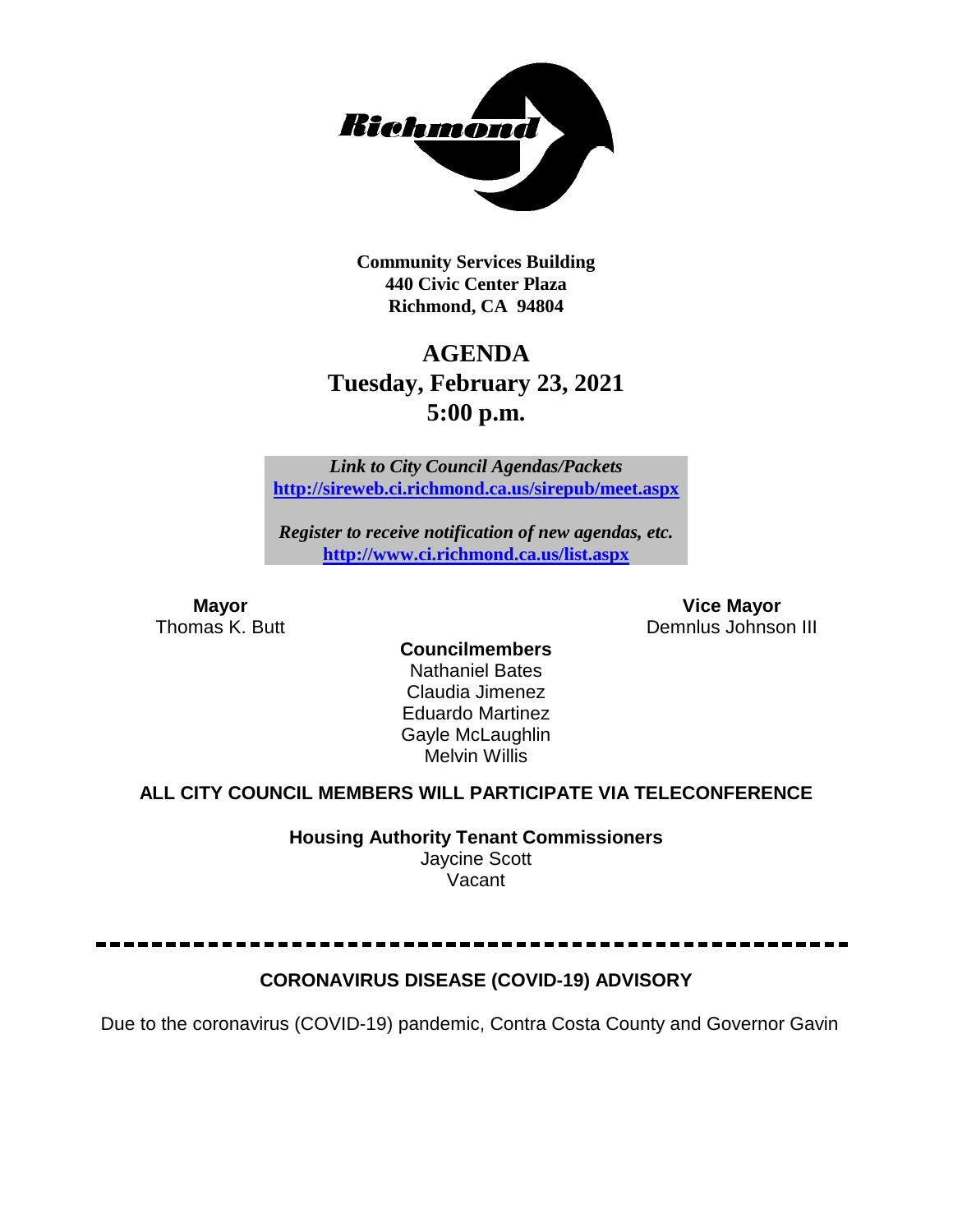Newsom have issued multiple orders requiring sheltering in place, social distancing, and reduction of person-to-person contact. Accordingly, Governor Gavin Newsom has issued executive orders that allow cities to hold public meetings via teleconferencing. Both **<https://www.coronavirus.cchealth.org/>** and

**<http://www.ci.richmond.ca.us/3914/Richmond-Coronavirus-Info>** provide updated coronavirus information.

DUE TO THE SHELTER IN PLACE ORDERS, attendance at the City of Richmond City Council meeting will be limited to Council members, essential City of Richmond staff, and members of the news media. Public comment will be confined to items appearing on the agenda and will be limited to the methods provided below. Consistent with Executive Order N-29-20, this meeting will utilize teleconferencing only. The following provides information on how the public can participate in this meeting.

### **How to watch the meeting from home:**

- 1. KCRT Comcast Channel 28 or AT&T Uverse Channel 99
- 2. Livestream online at<http://www.ci.richmond.ca.us/3178/KCRT-Live>

#### **Public comment may be submitted by mail, email and/or Zoom video conference in the manner that follows; provided that no member of the public may submit more than one verbal comment per agenda item.**

- **1.** Via mail received by 1:00 p.m. the day of the meeting, sent to 450 Civic Center Plaza, 3rd Floor, Office of the Clerk, Richmond, CA 94804.
- **2.** Via email to [cityclerkdept@ci.richmond.ca.us](mailto:cityclerkdept@ci.richmond.ca.us) by 1:00 p.m. the day of the meeting.

Emails *MUST* contain in the subject line 1) public comments – Open Session prior to Closed Session; 2) public comments – Open Forum; or 3) public comments agenda item #\_\_ [include the agenda item number]. All such email will be posted on-line and emailed to the City Council before the meeting is called to order. The Clerk will prepare summaries of all such email and the summaries will be read into the record. **No individual email will be read into the record, only the summaries**. Due to the high volume of emails received, emails that do not contain the correct identifying information in the subject line may be overlooked and may not become part of the record. **Email received after 1:00 p.m. will not be summarized nor read into the record. Email received after 1:00 p.m. will, however, be posted on-line following the meeting as part of the supplemental materials attached to the meeting minutes.**

**3.** Via Zoom by video conference or by phone using the following link/call-in numbers – for Open Session and City Council:

**Please click the link below to join the webinar: [https://zoom.us/j/99312205643?pwd=MDdqNnRmS2k4ZkRTOWhlUldQOUF1Z](https://zoom.us/j/99312205643?pwd=MDdqNnRmS2k4ZkRTOWhlUldQOUF1Zz09) [z09](https://zoom.us/j/99312205643?pwd=MDdqNnRmS2k4ZkRTOWhlUldQOUF1Zz09) Passcode: ccmeeting**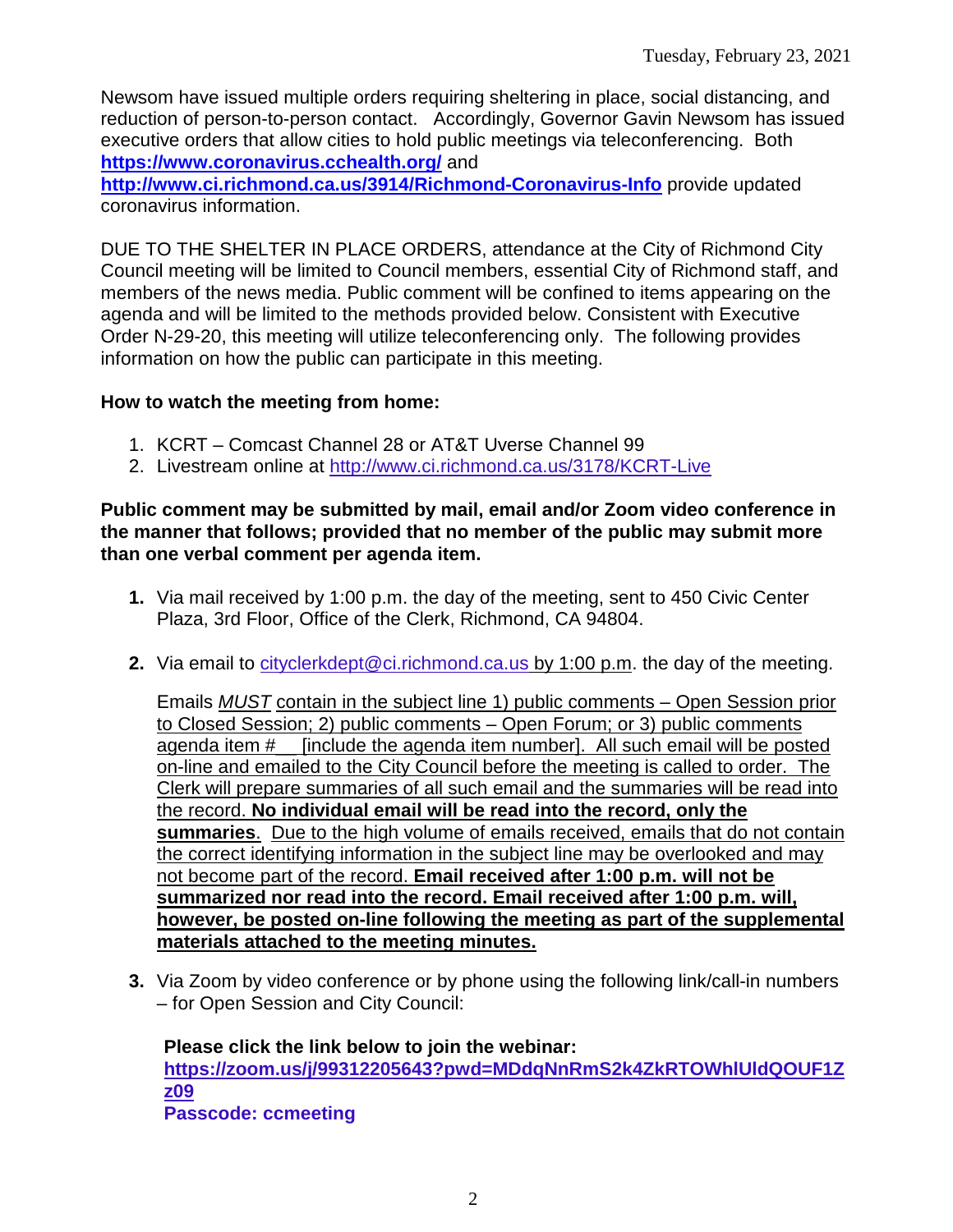**Or iPhone one-tap:**

**US: +16699006833,,99312205643# or +13462487799,,99312205643# Or Telephone:**

**Dial (for higher quality, dial a number based on your current location): US: +1 669 900 6833 or +1 346 248 7799 or +1 253 215 8782 or +1 312 626 6799 or +1 929 205 6099 or +1 301 715 8592 Webinar ID: 993 1220 5643**

International numbers available: <https://zoom.us/u/aehrwCgISx>

a. To comment by video conference, click on the Participants button at the bottom of your screen and select the "**Raise Your Hand**" button to request to speak when Public Comment is being asked for. Speakers will be called upon in the order they select the "Raise Your Hand" feature. When called upon, you will be unmuted. After the allotted time, you will then be re-muted. \*\*

b. To comment by phone, you will be prompted to "Raise Your Hand" by pressing "**\*9**" to request to speak when Public Comment is asked for. When called upon, you will be unmuted. After the allotted time, you will then be re-muted. Instructions of how to raise your hand by phone are available at: [https://support.zoom.us/hc/en-us/articles/201362663 -Joining-a-meeting-by](https://support.zoom.us/hc/en-us/articles/201362663)[phone.](https://support.zoom.us/hc/en-us/articles/201362663) \*\*

\*\*The clerk will announce the item number and ask individuals who would like to address the Council to raise their hand. After the clerk reads the item into the record, the request to speak period on the item will be closed.

#### *The City cannot guarantee that its network and/or the site will be uninterrupted. To ensure that the City Council receives your comments, you are strongly encouraged to submit your comments in writing in advance of the meeting.*

#### **Record of all public comments:**

All public comments will be considered a public record, put into the official meeting record. All public comments will be available after the meeting as supplemental materials and will be posted as an attachment to the meeting minutes when the minutes are posted: [http://www.ci.richmond.ca.us/Archive.aspx?AMID=31.](http://www.ci.richmond.ca.us/Archive.aspx?AMID=31)

# **Procedures for Removing Consent Calendar Items from the Consent Calendar**

Councilmembers and members of the public who wish to remove an item from the consent calendar must comply with the following procedures in order to remove an item from the consent calendar:

1. Telephone or email a City staff member who has knowledge of the subject matter by 2:00 p.m. on the day of meeting. Any staff member shown as an author of the agenda report for the particular item has knowledge of the subject matter and may be called.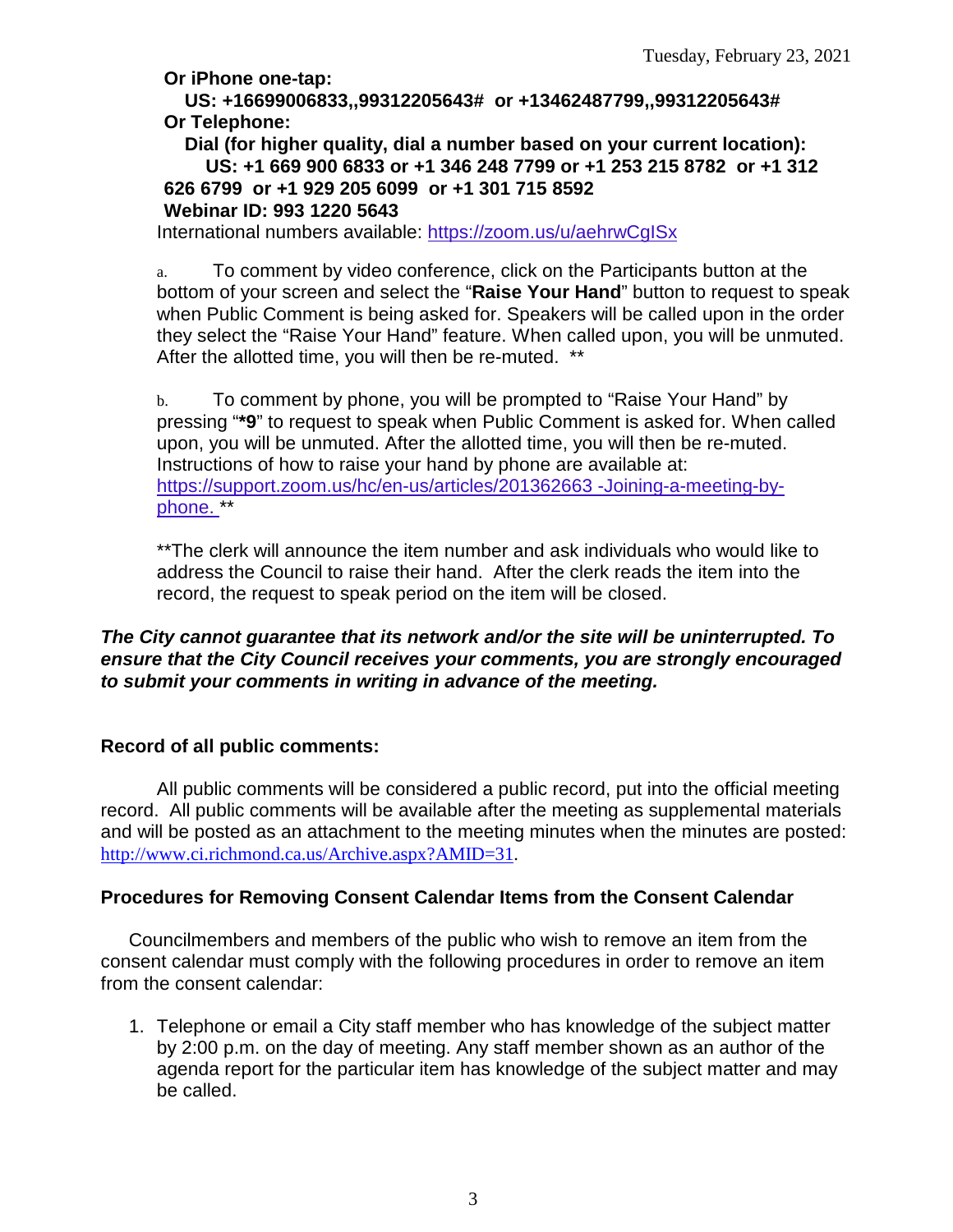2. Inform the City Clerk's Office by email at [cityclerkdept@ci.richmond.ca.us](mailto:cityclerkdept@ci.richmond.ca.us) or by phone at 510-620-6513, ext. 9, by 3:00 p.m. that they discussed the matter with staff with knowledge of the subject matter and that such Councilmember or member of the public, nonetheless, desires the item to be removed from the consent calendar for discussion.

Staff will be informed by the City Clerk's Office as soon as reasonably practicable after notice of the request to remove the item from the consent calendar. Staff may attend the meeting remotely.

### **Accessibility for Individuals with Disabilities**

Upon request, the City will provide for written agenda materials in appropriate alternative formats, or disability-related modification or accommodation, including auxiliary aids or services and sign language interpreters, to enable individuals with disabilities to participate in and provide comments at/related to public meetings. Please submit a request, including your name, phone number and/or email address, and a description of the modification, accommodation, auxiliary aid, service or alternative format requested at least two days before the meeting. Requests should be emailed to [cityclerkdept@ci.richmond.ca.us](mailto:cityclerkdept@ci.richmond.ca.us) or submitted by phone at 510-620-6513, ext. 9, or 510-620-6509. Requests made by mail to City Clerk's Office, City Council meeting, 450 Civic Center Plaza, Richmond, CA 94804 must be received at least two days before the meeting. Requests will be granted whenever possible and resolved in favor of accessibility.

#### **Effect of Advisory on In-person public participation**

During the pendency of the Executive Order N-29-20, the language in this Advisory portion of the agenda supersedes any language below in the meeting procedures contemplating inperson public comment.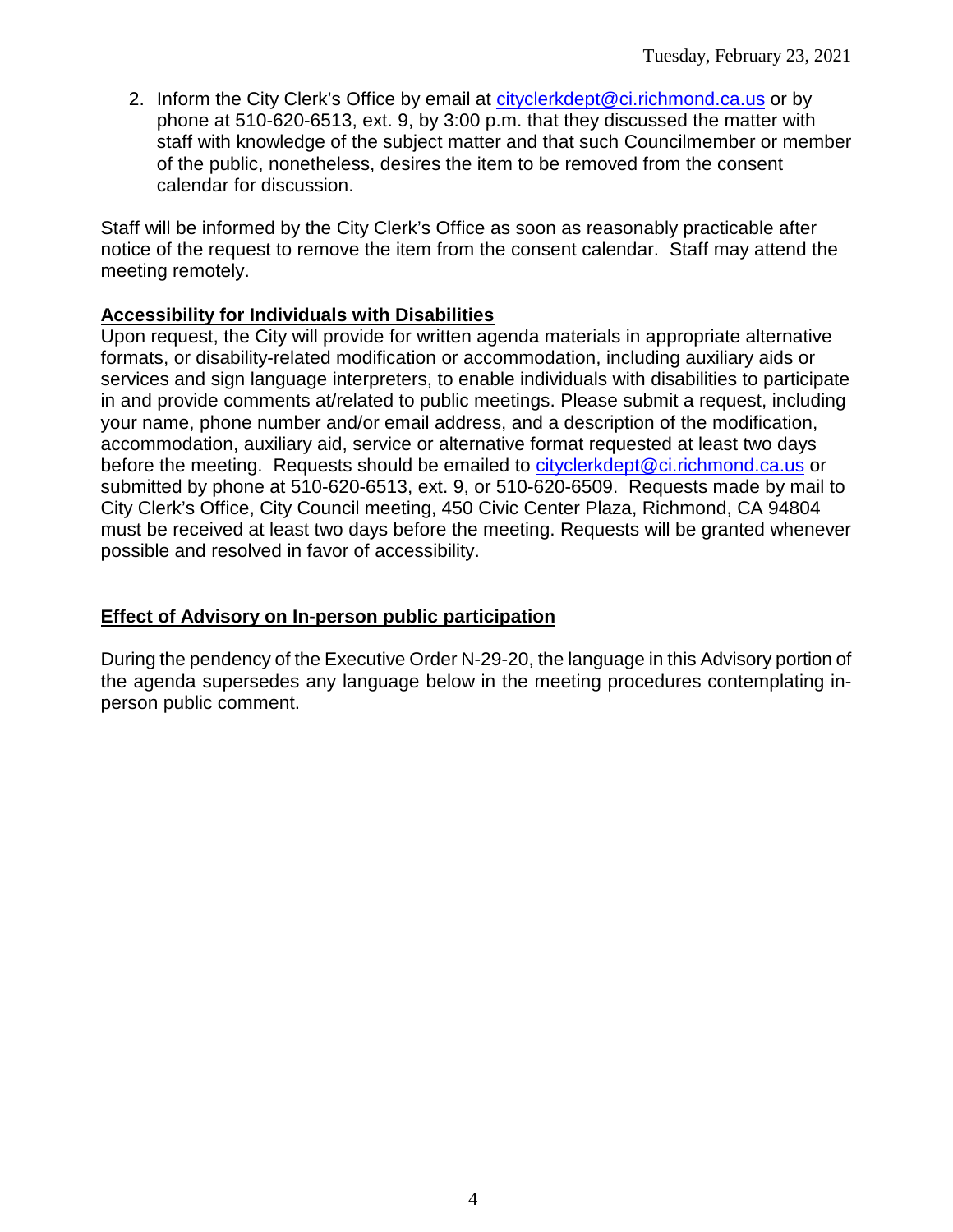# **MEETING PROCEDURES**

The City of Richmond encourages community participation at its City Council meetings and has established procedures that are intended to accommodate public input in a timely and time-sensitive way. As a courtesy to all members of the public who wish to participate in City Council meetings, please observe the following procedures:

**PUBLIC COMMENT ON AGENDA ITEMS:** Anyone who desires to address the City Council on items appearing on the agenda must complete and file a pink speaker's card with the City Clerk **prior** to the City Council's consideration of the item. Once the City Clerk has announced the item, no person shall be permitted to speak on the item other than those persons who have submitted their names to the City Clerk. Your name will be called when the item is announced for discussion. **Each speaker will be allowed up to TWO (2) MINUTES to address the City Council on NON-PUBLIC HEARING items listed on the agenda. Speakers are allowed up to THREE (3) minutes on PUBLIC HEARING items.**

**CONSENT CALENDAR:** Consent Calendar items are considered routine and will be enacted, approved or adopted by one motion unless a request for removal for discussion or explanation is received from the audience or the City Council. A member of the audience requesting to remove an item from the consent calendar that is sponsored by City staff must first complete a speaker's card and discuss the item with a City staff person who has knowledge of the subject material **prior** to filing the card with the City Clerk and **prior** to the City Council's consideration of Agenda Review. Councilmembers who request to remove an item from the consent calendar must do so during Agenda Review. An item removed from the Consent Calendar may be placed anywhere on the agenda following the City Council's agenda review.

**CONDUCT AT MEETINGS:** Richmond City Council meetings are limited public forums during which the City strives to provide an open, safe atmosphere and promote robust public debate. Members of the public, however, must comply with state law, as well as the City's laws and procedures and may not actually disrupt the orderly conduct of these meetings. The public, for example, may not shout or use amplifying devices, must submit comment cards and speak during their allotted time, may not create a physical disturbance, may not speak on matters unrelated to issues within the jurisdiction of the City Council or the agenda item at hand, and may not cause immediate threats to public safety.

**CITY HARASSMENT POLICY:** The City invites public comment and critique about its operations, including comment about the performance of its public officials and employees, at the public meetings of the City Council and boards and commissions. However, discriminatory or harassing comments about or in the presence of City employees, even comments by third parties, may create a hostile work environment, if severe or pervasive. The City prohibits harassment against an applicant, employee, or contractor on the basis of race, religious creed, color, national origin, ancestry, physical disability, medical condition, mental disability, marital status, sex (including pregnancy, childbirth, and related medical conditions), sexual orientation, gender identity, age or veteran status, or any other characteristic protected by federal, state or local law. In order to acknowledge the public's right to comment on City operations at public meetings, which could include comments that violate the City's harassment policy if such comments do not cause an actual disruption under the Council Rules and Procedures, while taking reasonable steps to protect City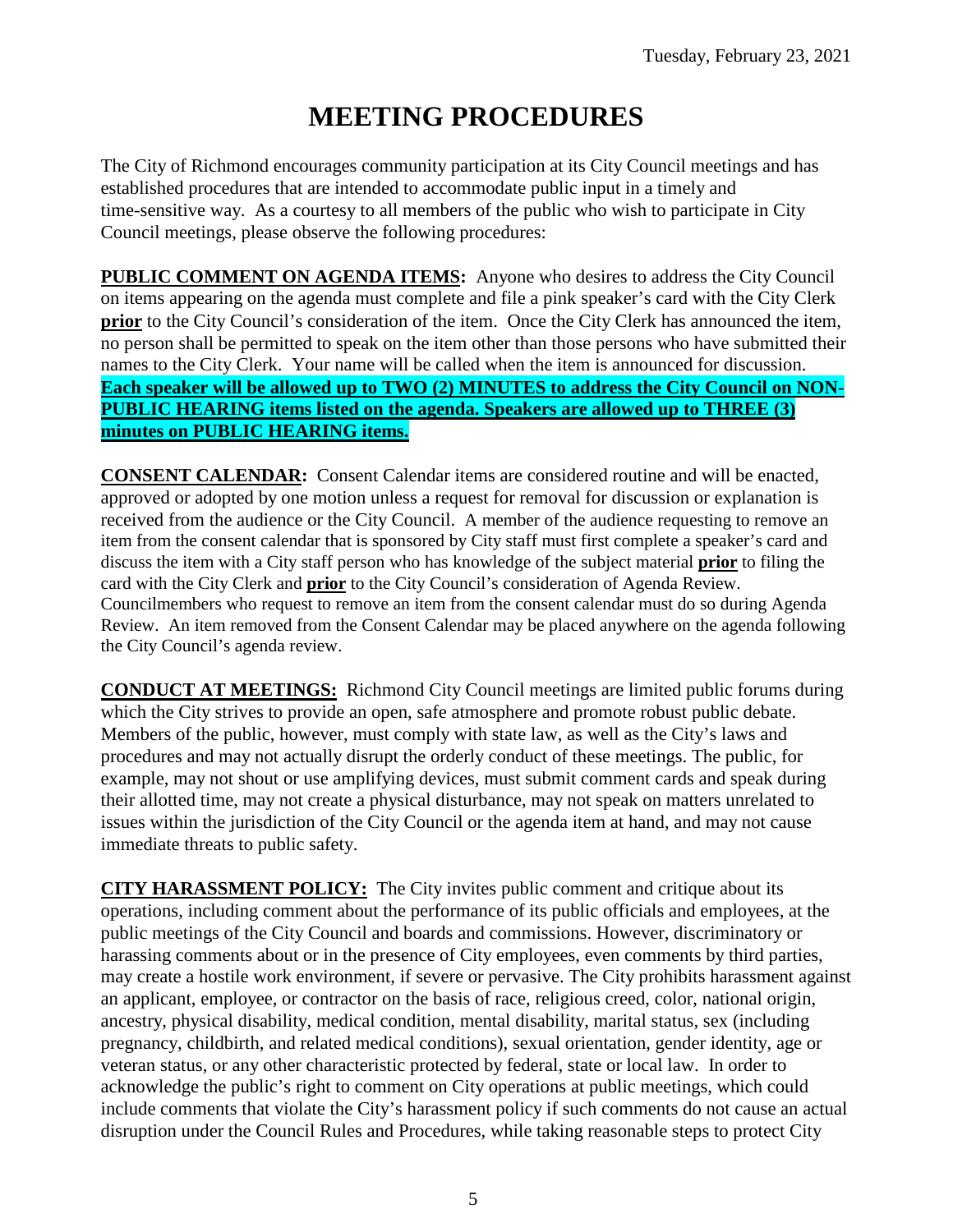employees from discrimination and harassment, City Boards and Commissions shall adhere to the following procedures. If any person makes a harassing remark at a public meeting that violates the above City policy prohibiting harassment, the presiding officer of the meeting may, at the conclusion of the speaker's remarks and allotted time: (a) remind the public that the City's Policy Regarding Harassment of its Employees is contained in the written posted agenda; and (b) state that comments in violation of City policy are not condoned by the City and will play no role in City decisions. If any person makes a harassing remark at a public meeting that violates the above City policy, any City employee in the room who is offended by remarks violating the City's policy is excused from attendance at the meeting. No City employee is compelled to remain in attendance where it appears likely that speakers will make further harassing comments. If an employee leaves a City meeting for this reason, the presiding officer may send a designee to notify any offended employee who has left the meeting when those comments are likely concluded so that the employee may return to the meeting. The presiding officer may remind an employee or any council or board or commission member that he or she may leave the meeting if a remark violating the City's harassment policy is made. These procedures supplement the Council Rules and Procedures relating to disruption of orderly conduct at Council meetings.

Any law enforcement officer on duty or whose service is commanded by the presiding officer shall be Sergeant-at-Arms of the Council meetings. He/she, or they, shall carry out all orders and instructions given by the presiding officer for the purpose of maintaining order and decorum at the Council meetings (City Council Rules of Procedure and Order Section III F, RMC Section 2.12.030).

**\*\*\*\*\*\*\*\*\*\*\*\*\*\*\*\*\*\*\*\*\*\*\*\*\*\*\*\*\*\*\*\*\*\*\*\*\*\*\*\*\*\*\*\*\*\*\*\*\*\*\*\*\*\*\*\*\*\***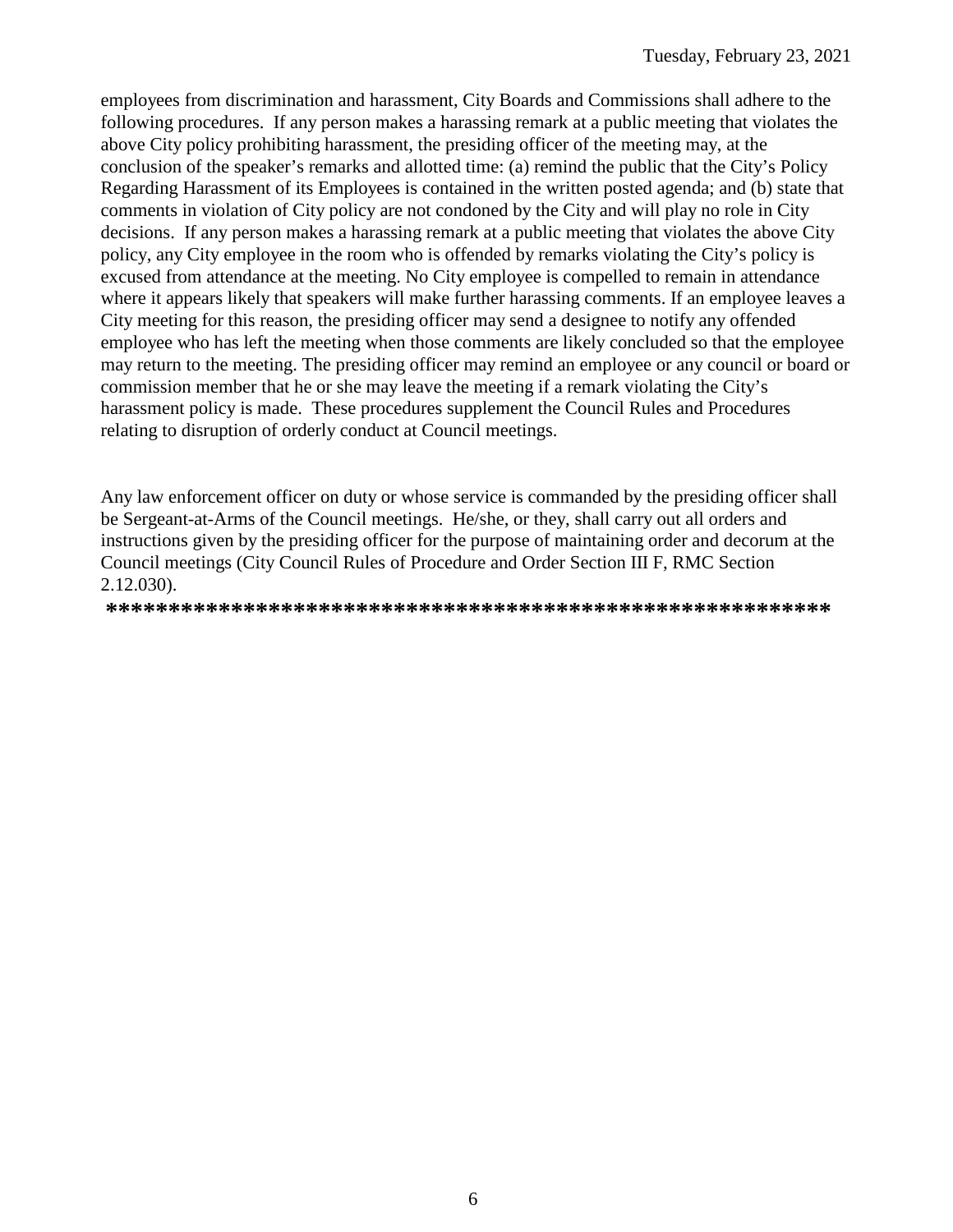# **OPEN SESSION TO HEAR PUBLIC COMMENT BEFORE CLOSED SESSION**

5:00 p.m.

### **A. ROLL CALL**

#### **B. PUBLIC COMMENT BEFORE CLOSED SESSION**

#### **C. ADJOURN TO CLOSED SESSION**

# **CLOSED SESSION**

Shimada Room of the Community Services Building

#### **CITY COUNCIL**

CONFERENCE WITH LABOR NEGOTIATORS (Government Code Section 54957.6):

Agency Representatives: Jack Hughes Employee organizations:

- 1. SEIU Local 1021 Full Time Unit
- 2. SEIU Local 1021 Part Time Unit
- 3. IFPTE Local 21 Mid-Level Management Unit
- 4. IFPTE Local 21 Executive Management Unit
- 5. Richmond Police Officers Association RPOA
- 6. Richmond Police Management Association RPMA
- 7. IAFF Local 188
- 8. Richmond Fire Management Association RFMA

#### CONFERENCE WITH REAL PROPERTY NEGOTIATOR (Government Code Section 54956.8):

Property: Terminal One Agency negotiators: Laura Snideman, Shasa Curl and Lina Velasco Negotiating parties: Terminal One Development LLC Under negotiation: Price and terms of payment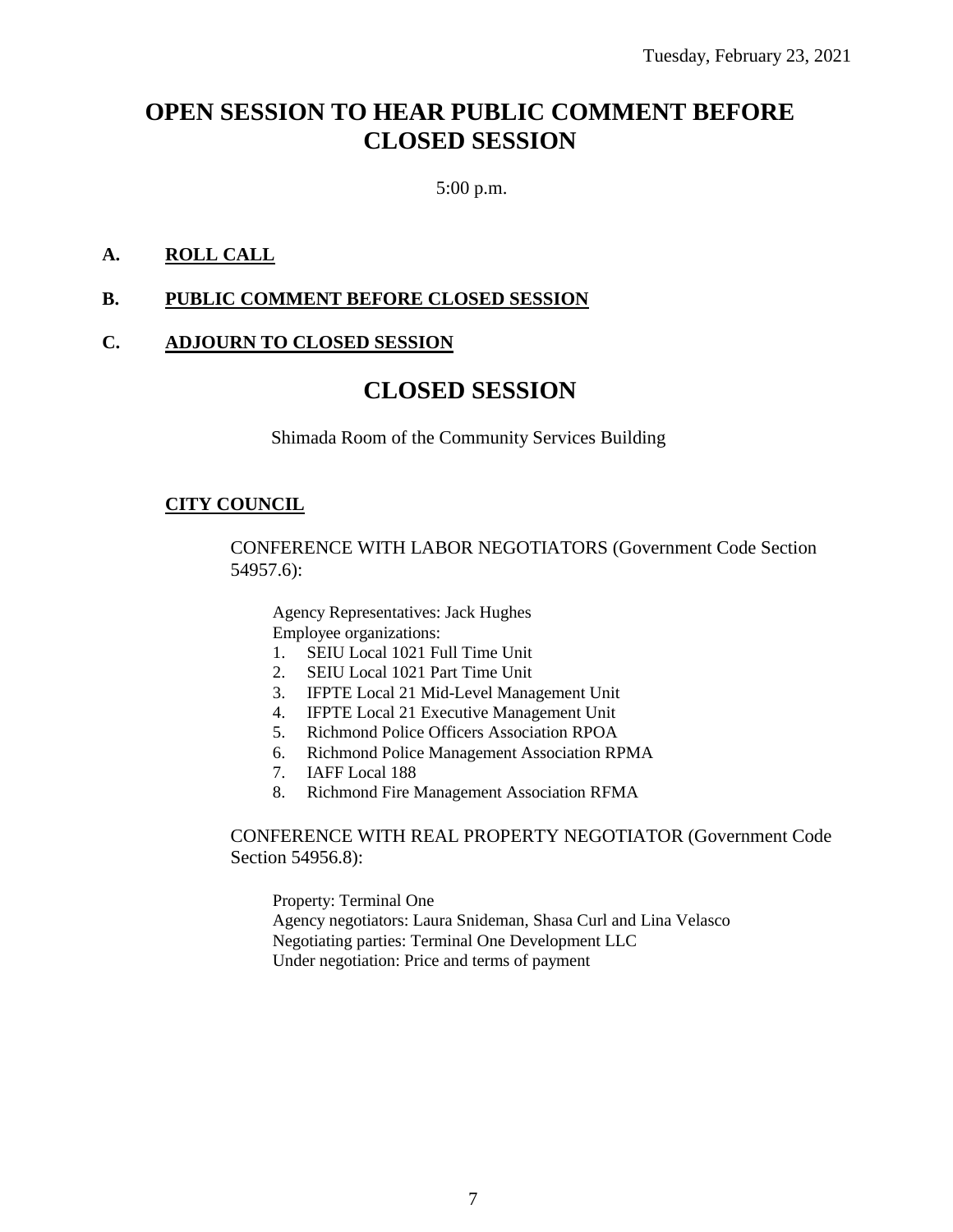# **REGULAR MEETING OF THE RICHMOND CITY COUNCIL**

6:30 p.m.

### **A. ROLL CALL**

- **B. STATEMENT OF CONFLICT OF INTEREST**
- **C. AGENDA REVIEW**

#### **D. REPORT FROM THE CITY ATTORNEY OF FINAL DECISIONS MADE DURING CLOSED SESSION**

**E. REPORT FROM THE CITY MANAGER**

#### **F. OPEN FORUM FOR PUBLIC COMMENT**

#### **G. CITY COUNCIL CONSENT CALENDAR**

- **G-1.** ADOPT a resolution approving the temporary appointment of retired annuitant Yader Bermudez - Human Resources Department (Anil Comelo 620-6609).
- **G-2.** APPROVE appointment(s) to the Richmond Fund for Children and Youth Oversight Board: Councilmember Gayle McLaughlin Appointment: APPOINT Diego Castro Curry, new appointment, seat #4, term expiration date December 2, 2022; Councilmember Claudia Jimenez Appointment: APPOINT Alyssia Nichelle Jones, new appointment, seat #12, term expiration date December 2, 2022 - Mayor's Office (Mayor Tom Butt 620-6503).
- **G-3.** APPROVE actions to update the Youth Council: APPOINT Sebastian Dalvand, new appointment, seat #6, term expiration date October 1, 2021; Ashlee Davis, re-appointment, seat #8, term expiration date October 1, 2021 - Mayor's Office (Mayor Tom Butt 620-6503).
- **G-4.** APPROVE an appointment to the Economic Development Commission: APPOINT La'Tonya Dandie, new appointment, seat #7, filing an unexpired term with an expiration date of March 30, 2023; Brandon Evans, new appointment, seat #12, filing an unexpired term with an expiration date of March 30, 2022 - Mayor's Office (Mayor Tom Butt 620-6503).
- **G-5.** APPROVE a legal services agreement with Goldfarb & Lipman, LLP to advise and represent the City in pending litigation with a payment limit of \$100,000 for services rendered from February 1, 2021 to June 30, 2023 - City Attorney's Office (Teresa Stricker 620-6509).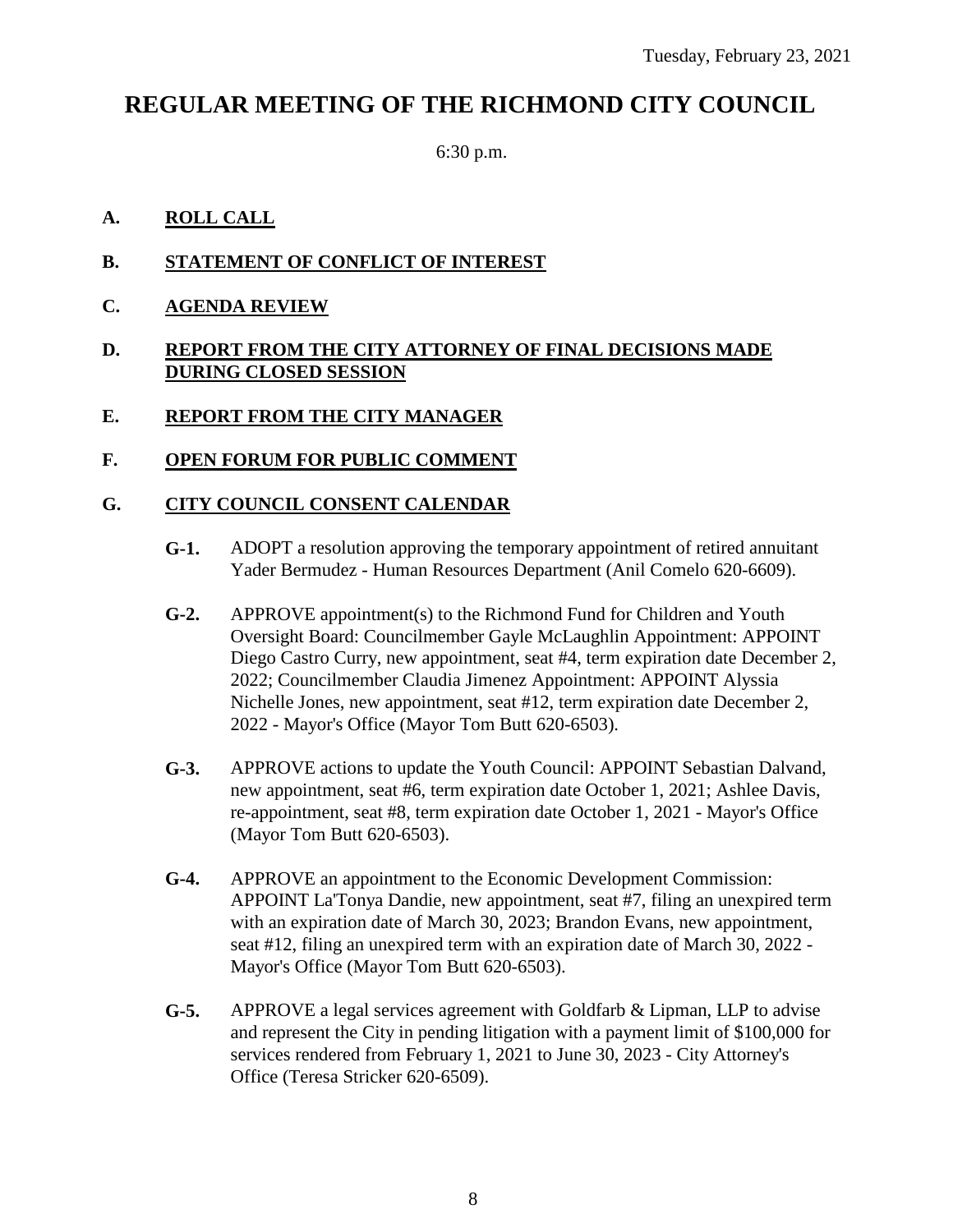- **G-6.** APPROVE a construction agreement with SH Mechanical Inc. for a total not to exceed value of \$93,260 for the Riggers Loft Electrical Conversion at the Point Potrero Marine Terminal - Port Department (Alan Wolken 215-4600).
- **G-7.** AUTHORIZE the City Manager to execute a third amendment to the lease agreement between the City of Richmond and the County of Contra Costa, to continue to provide child care services at 5050 Hartnett Avenue through September 30, 2033 - City Manager's Office (Craig Murray 307-8188).
- **G-8.** APPROVE a contract with Sloan Sakai Yeung and Wong LLP to advise the Human Resources Management Department regarding general labor and employment legal advice in an amount not to exceed \$50,000 - Human Resources Department (Anil Comelo 620-6609).
- **G-9.** APPROVE the renewal of a lease agreement between the City of Richmond (as lessor) and the YWCA of Contra Costa County for the use of space for a day care program at the west wing of the Richmond Recreation Complex at 3230 Macdonald Avenue - Community Services Department (Jim Nantell/Tetteh Kisseh 620-6919).

# **H. STATE OF THE CITY ADDRESS**

**H-1.** RECEIVE a presentation by Mayor Tom Butt of the annual State of the City address - Office of the Mayor (Mayor Tom Butt 620-6503).

# **I. STUDY AND ACTION SESSION**

- **I-1.** ADOPT a resolution approving the form of and authorizing the City's execution and delivery of the Agreement with respect to an SRF loan in the amount of \$50,000,000 from the State Water Board, designation of the obligation under the Agreement as parity debt and therefore payable on a parity basis with bonds issued under the Indenture as required by the Agreement, approving the creation and funding of a reserve fund as required by the Agreement, designating the Trustee as the paying agent under the Agreement as required by the Indenture with respect to parity debt - Public Works Department/Finance Department (Mary Phelps 621-1269 / Belinda Brown 620-6740).
- **I-2.** RECONSIDER, after a 2/3 vote to suspend the City Council Rules of Procedure and Order, the direction the City Council gave staff on February 2, 2021 regarding the location for the Pilot Safe Parking Program, and SELECT an alternative site to establish the Pilot Safe Parking Program - Councilmember Nathaniel Bates (620-6581).